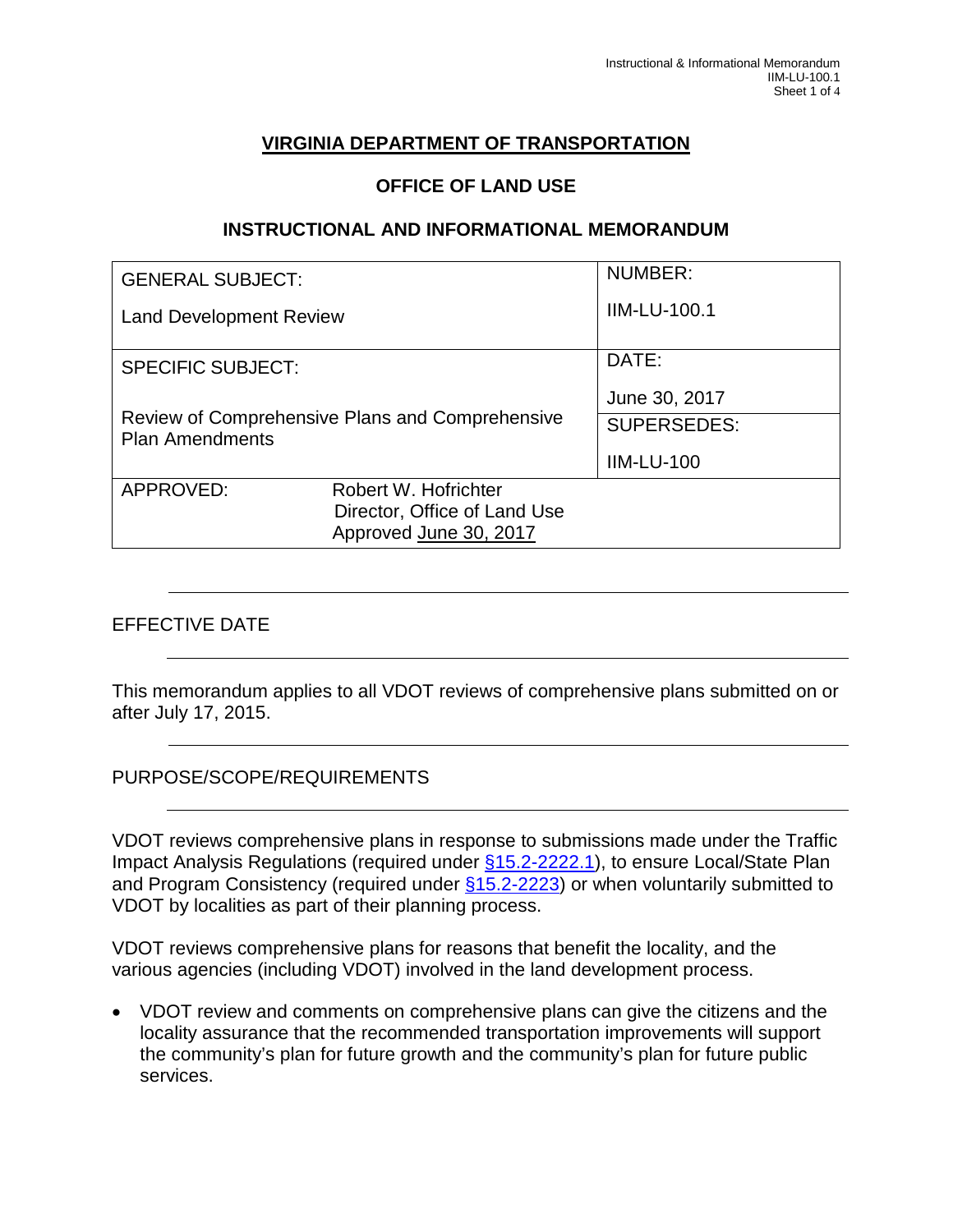- VDOT can provide comments on how the locality's proposed Plan policies on such matters as the location of future residential and business development or plans for new community facilities will influence the need for future road improvements.
- The locality can be advised about VDOT regulations and standards that can help protect highway corridors from congestion and traffic crashes.
- The locality can be advised regarding conflicts between the draft comprehensive plan and state transportation plans and programs.
- VDOT review can also provide information that informs the planning process, by making the transportation impacts of land use decisions available to policy makers, planners, and designers.

#### PROCEDURES

All submitted comprehensive plan proposals received by VDOT from (or under the direction of) a locality shall be logged appropriately in [LandTrack](http://landtrack/?District=S) in order to track and record basic information regarding the proposal. Furthermore, the proposal and associated documents (traffic impact analyses, technical appendices, and similar) for comprehensive plan submissions made under the Traffic Impact Analysis Regulations shall be uploaded into [LandTrack](http://landtrack/?District=S) to make such information available to the public on VDOT's external **LandTrack** website. Documents associated with comprehensive plan submissions not made as a part of the TIA Regulations should be uploaded into [LandTrack.](http://landtrack/?District=S)

Submissions of comprehensive plan transportation plans made in accordance with [§15.2-2223](http://law.lis.virginia.gov/vacode/title15.2/chapter22/section15.2-2223/) (Chapter 729 of the 2012 Acts of Assembly), shall be reported to Central Office TMPD via entry into the Chapter 729 Submission Tracking Spreadsheet, which is available at **file:\\wcs00725\TMPD\_PUBLIC\Ch729**, or by email to the Chapter 729 program manager.

As outlined in the [Administrative Guidelines for the Traffic Impact Analysis Regulations,](http://www.vdot.virginia.gov/projects/resources/chapter527/Administrative_Guidelines_TIA_Regs_Nov_2014.pdf) a locality shall submit comprehensive plan, transportation plan, plan amendment, or small area plan to VDOT for review and comment if the locality anticipates that it will substantially affect transportation on state controlled highways. Localities should send their plan package to their District Transportation and Land Use Director at least 100 days prior to when it estimates final action will be taken. A substantial impact is a change that would allow the generation of 5,000 additional vehicle trips per day on state controlled highways compared to the existing comprehensive plan. Substantial changes shall include those changes that materially alter future transportation infrastructure, travel patterns, or the ability to improve future transportation facilities on state controlled highways. VDOT's comments on such submissions shall be in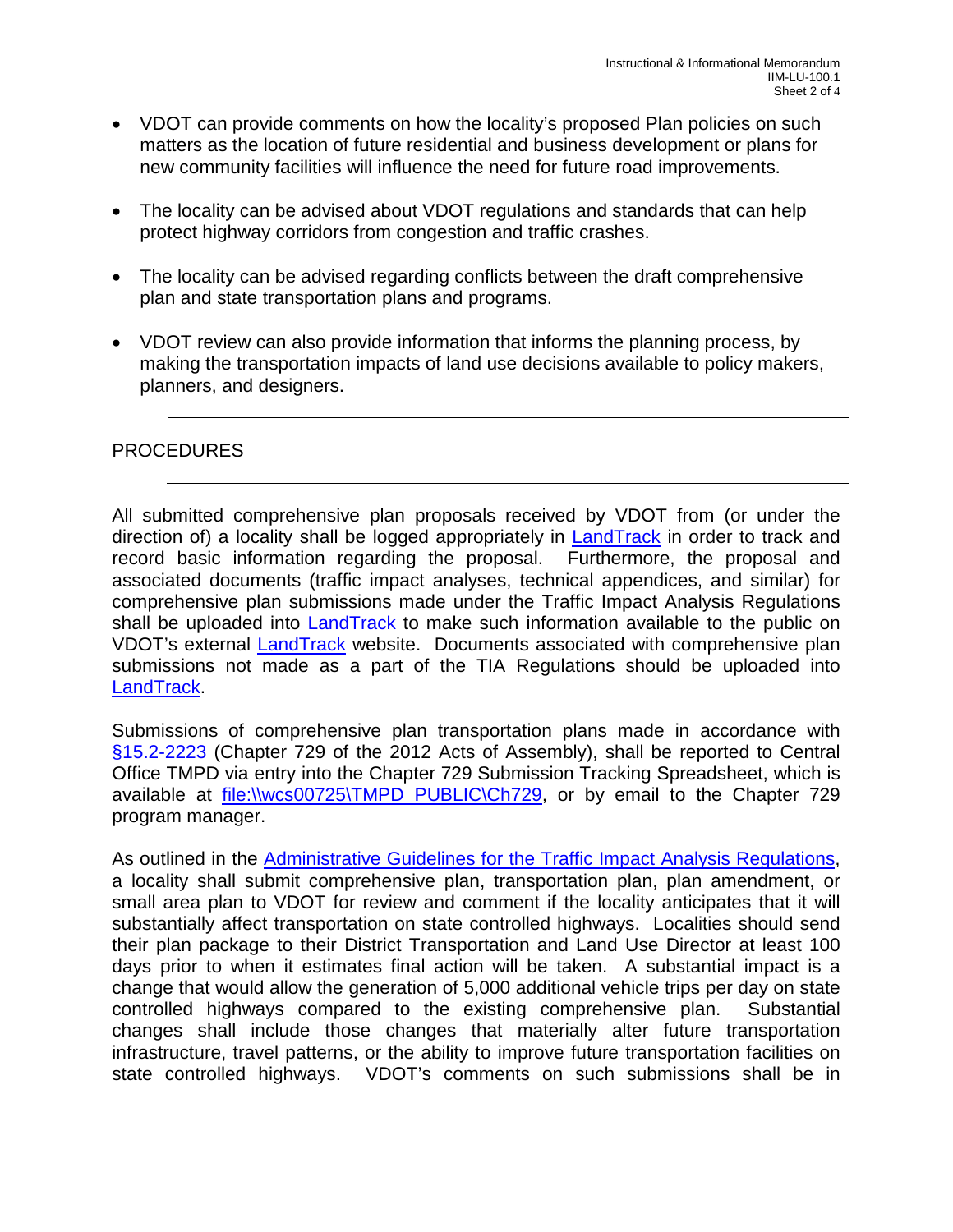accordance with the [Administrative Guidelines for the Traffic Impact Analysis](http://www.vdot.virginia.gov/projects/resources/chapter527/Administrative_Guidelines_TIA_Regs_Nov_2014.pdf)  [Regulations.](http://www.vdot.virginia.gov/projects/resources/chapter527/Administrative_Guidelines_TIA_Regs_Nov_2014.pdf)

In Northern Virginia, comprehensive plans and plan amendments submitted under the TIA Regulations are to be reviewed to determine the extent to which the plan or amendment will increase traffic congestion or, to the extent feasible, reduce the mobility of citizens in the event of a homeland security emergency. Furthermore, the NoVA District's response to the locality shall specify by name and location any minor arterial or higher highway within the scope of the review for which an increase in traffic is expected to exceed the capacity of the facility as a result of the proposed plan or amendment*.*

Under the TIA Regulations, within 30 days of receipt of the Plan package, VDOT may request, and the locality shall agree to, a meeting with the planning commission or other agent to discuss the plan or amendment. VDOT is to provide official written comments to the locality within 90 days of the receipt of the Plan package, or by such later deadline as may be agreed to by the parties.

[§15.2-2223](http://law.lis.virginia.gov/vacode/title15.2/chapter22/section15.2-2223/) of the Code also requires all localities to submit their transportation plans (essentially the transportation chapter of the locality's comprehensive plan) or transportation plan amendments to VDOT prior to adoption for review and comment on consistency with the Commonwealth Transportation Board's Statewide Transportation Plan [\(VTrans\)](http://www.vtrans.org/), significant new, expanded, or relocated state roadways in the Six-Year Improvement Program, and the specific locations of state highways set by the CTB.

Under [§15.2-2223,](http://law.lis.virginia.gov/vacode/title15.2/chapter22/section15.2-2223/) district staff shall review the draft transportation plan to determine if it is consistent with [VTrans](http://www.vtrans.org/) (including identifying Corridors of Statewide Significance), includes all current [Six-Year Improvement Program](http://www.virginiadot.org/projects/syp-default.asp) projects which add at least a travel lane on major collectors or higher within the locality, and shows the location of highway projects not yet constructed for which the Commonwealth Transportation Board has made a location decision. Other elements of the comprehensive plan may be reviewed as well. Comments shall be provided to the locality within 90 days. TMPD staff is available to assist with this review if desired by the district.

Copies of the draft transportation plan should also be provided by VDOT to the appropriate Department of Rail and Public Transportation staff, with a copy to the DRPT Mobility Programs Manager, for comment.

Comprehensive plans and plan amendments submitted to VDOT for other purposes by a locality shall be reviewed by the districts in accordance with the purposes for which the locality submitted them.

NOTES